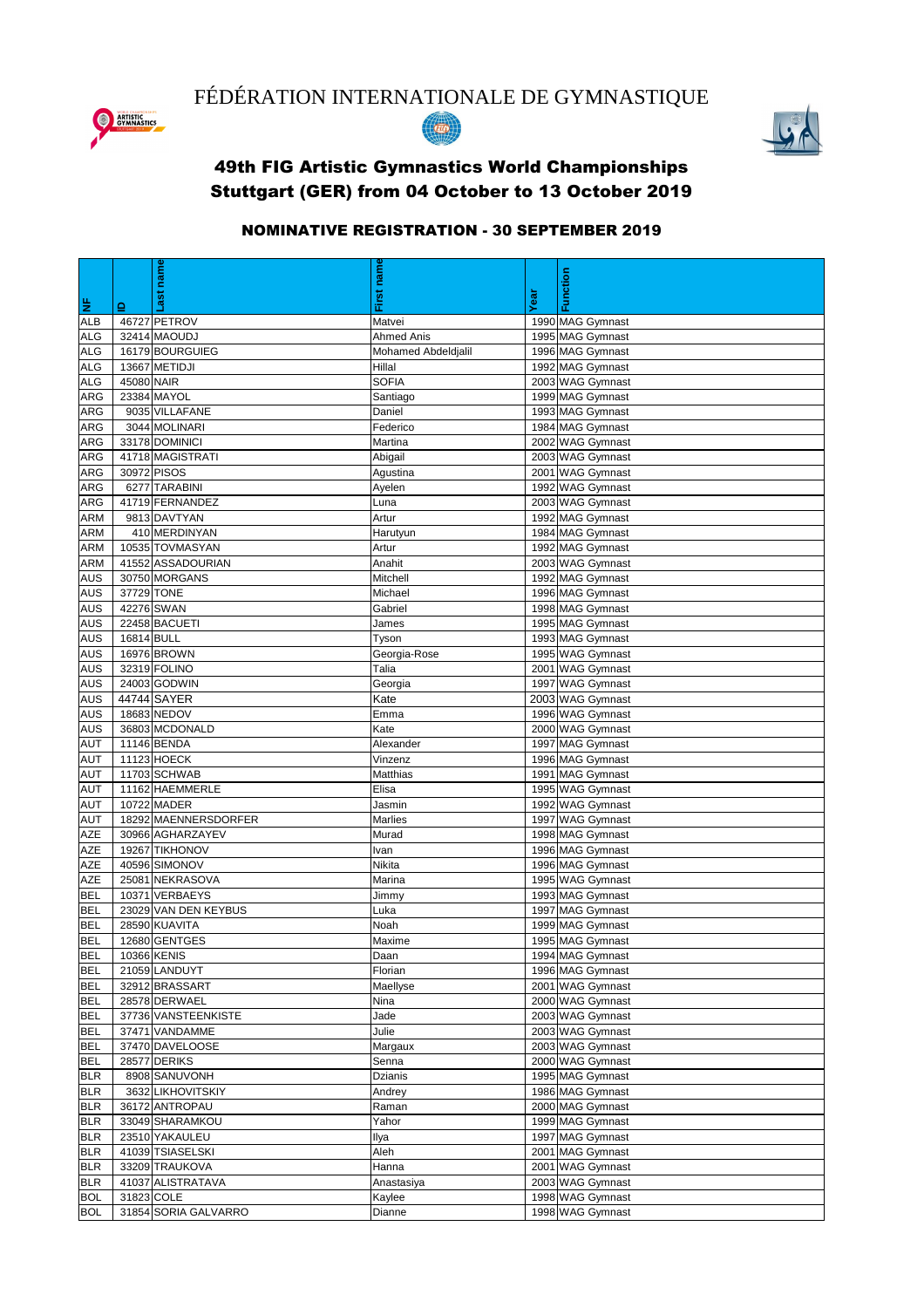| <b>BRA</b> |             | 6404 ZANETTI              | Arthur        | 1990 MAG Gymnast |
|------------|-------------|---------------------------|---------------|------------------|
|            |             | 12026 MARIANO             |               |                  |
| <b>BRA</b> |             |                           | Arthur        | 1993 MAG Gymnast |
| <b>BRA</b> |             | 12610 DE SOUZA BITENCOURT | Lucas         | 1994 MAG Gymnast |
| <b>BRA</b> |             | 12029 SOUZA               | Caio          | 1993 MAG Gymnast |
| <b>BRA</b> |             | 12012 BARRETTO JUNIOR     | Francisco     | 1989 MAG Gymnast |
| <b>BRA</b> |             | 25261 SOUZA               | Leonardo      | 1995 MAG Gymnast |
|            |             |                           |               |                  |
| <b>BRA</b> |             | 21677 SARAIVA             | Flavia        | 1999 WAG Gymnast |
| <b>BRA</b> |             | 31566 FIDELIS             | <b>Thais</b>  | 2001 WAG Gymnast |
| <b>BRA</b> |             | 5850 BARBOSA              | Jade          | 1991 WAG Gymnast |
| <b>BRA</b> |             | 25301 PEDRO               | Carolyne      | 2000 WAG Gymnast |
|            |             | 19927 OLIVEIRA            |               | 1998 WAG Gymnast |
| <b>BRA</b> |             |                           | Lorrane       |                  |
| <b>BRA</b> |             | 12634 COSTA               | Leticia       | 1995 WAG Gymnast |
| <b>BUL</b> |             | 15045 ALEKSANDROV         | Yordan        | 1995 MAG Gymnast |
| <b>BUL</b> |             | 28852 HUDDLESTON          | David         | 2000 MAG Gymnast |
| <b>BUL</b> |             | 45768 MADSEN              | Laney         | 2001 WAG Gymnast |
|            |             |                           |               |                  |
| <b>CAN</b> |             | 23755 COURNOYER           | Rene          | 1997 MAG Gymnast |
| <b>CAN</b> |             | 14819 PATERSON            | Cory          | 1995 MAG Gymnast |
| CAN        |             | 28811 ZAKUTNEY            | Samuel        | 1998 MAG Gymnast |
| CAN        |             | 34623 EMARD               | William       | 2000 MAG Gymnast |
|            |             |                           |               |                  |
| <b>CAN</b> |             | 8697 PAYNE                | Jackson       | 1991 MAG Gymnast |
| CAN        |             | 28723 KARSTADT            | Justin        | 1997 MAG Gymnast |
| CAN        |             | 16044 BLACK               | Elsabeth      | 1995 WAG Gymnast |
| <b>CAN</b> |             | 22666 OLSEN               | Shallon       | 2000 WAG Gymnast |
| CAN        |             | 36760 MOORS               | Brooklyn      | 2001 WAG Gymnast |
|            |             |                           |               |                  |
| <b>CAN</b> | 15844 WOO   |                           | Victoria      | 1997 WAG Gymnast |
| CAN        |             | 32380 PADURARIU           | Anne-Marie    | 2002 WAG Gymnast |
| CAN        | 22556 WOO   |                           | Rose Kaying   | 2000 WAG Gymnast |
| <b>CAY</b> |             | 36306 RUTTY               | Raegan        | 2002 WAG Gymnast |
|            |             |                           |               |                  |
| <b>CHI</b> |             | 12524 ALVAREZ             | Joel          | 1995 MAG Gymnast |
| <b>CHI</b> |             | 3335 GONZALEZ             | Tomas         | 1985 MAG Gymnast |
| <b>CHI</b> |             | 5106 CASTRO               | Simona        | 1989 WAG Gymnast |
| <b>CHI</b> | 29131 SANTI |                           | Franchesca    | 1992 WAG Gymnast |
|            |             |                           |               |                  |
| <b>CHN</b> | 16393 DENG  |                           | Shudi         | 1991 MAG Gymnast |
| <b>CHN</b> | 20886 LIN   |                           | Chaopan       | 1995 MAG Gymnast |
| <b>CHN</b> | 33368 SUN   |                           | Wei           | 1995 MAG Gymnast |
| <b>CHN</b> | 20937 XIAO  |                           | Ruoteng       | 1996 MAG Gymnast |
|            |             |                           |               |                  |
| <b>CHN</b> | 29198 ZOU   |                           | Jingyuan      | 1998 MAG Gymnast |
| <b>CHN</b> | 22896 YOU   |                           | Hao           | 1992 MAG Gymnast |
| <b>CHN</b> | 43381LI     |                           | Shijia        | 2003 WAG Gymnast |
| <b>CHN</b> | 29577 LIU   |                           | Tingting      | 2000 WAG Gymnast |
| <b>CHN</b> | 45110 QI    |                           | Qi            | 2003 WAG Gymnast |
|            |             |                           |               |                  |
| <b>CHN</b> | 45058 TANG  |                           | Xijing        | 2003 WAG Gymnast |
| <b>CHN</b> | 40821 CHEN  |                           | Yile          | 2002 WAG Gymnast |
| <b>CHN</b> |             | 32293 ZHANG               | Jin           | 2000 WAG Gymnast |
| COL        |             | 18393 CALVO               | Carlos        | 1994 MAG Gymnast |
| COL        |             | 22051 MARTINEZ MORENO     |               | 1997 MAG Gymnast |
|            |             |                           | Andres        |                  |
| COL        |             | 33043 MARTINEZ MORENO     | Jose Manuel   | 1999 MAG Gymnast |
| COL        |             | 35854 RODRIGUEZ           | Nataly        | 2003 WAG Gymnast |
| COL        |             | 35855 VILLEGAS            | Maria         | 2003 WAG Gymnast |
| COL        | 46101 MESA  |                           | Angelica      | 1994 WAG Gymnast |
|            |             |                           |               | 1994 MAG Gymnast |
| <b>CRC</b> | 14646 SOTO  |                           | <b>Tarik</b>  |                  |
| <b>CRC</b> |             | 17793 VALVERDE            | Andres        | 1996 MAG Gymnast |
| <b>CRC</b> |             | 33051 ALVARADO            | Luciana       | 2002 WAG Gymnast |
| <b>CRC</b> |             | 35676 MONTOYA             | Camila        | 2003 WAG Gymnast |
| <b>CRC</b> |             | 23952 SALAS               | Heika del Sol | 2000 WAG Gymnast |
|            |             |                           |               |                  |
| <b>CRO</b> |             | 35965 NEMCANIN            | Mauro         | 2000 MAG Gymnast |
| <b>CRO</b> |             | 1164 SELIGMAN             | Robert        | 1986 MAG Gymnast |
| <b>CRO</b> |             | 21548 SRBIC               | Tin           | 1996 MAG Gymnast |
| <b>CRO</b> |             | 21313 DEREK               | Ana           | 1998 WAG Gymnast |
| <b>CUB</b> | 12353 LERU  |                           | Randy         | 1995 MAG Gymnast |
|            |             |                           |               |                  |
| <b>CUB</b> |             | 12347 LARDUET             | Manrique      | 1996 MAG Gymnast |
| <b>CUB</b> |             | 12327 ROSENDI TORRECILLA  | Rafael        | 1994 MAG Gymnast |
| <b>CUB</b> |             | 32658 VIDIAUX             | Marcia        | 1999 WAG Gymnast |
| <b>CYP</b> |             | 21180 GEORGIOU            | <b>Marios</b> | 1997 MAG Gymnast |
|            |             |                           |               |                  |
| <b>CYP</b> |             | 29890 GEORGIOU            | <b>Ilias</b>  | 1999 MAG Gymnast |
| <b>CYP</b> |             | 30165 NICOLAOU            | Tom           | 1998 MAG Gymnast |
| <b>CYP</b> |             | 35837 PHILASSIDES         | Gloria        | 2002 WAG Gymnast |
| <b>CYP</b> |             | 23475 THEOCHAROUS         | Anastasia     | 2000 WAG Gymnast |
| <b>CZE</b> |             |                           |               | 1994 MAG Gymnast |
|            |             | 10739 RADOVESNICKY        | Daniel        |                  |
| <b>CZE</b> |             | 22821 JESSEN              | David         | 1996 MAG Gymnast |
| <b>CZE</b> |             | 29907 CERNY               | Frantisek     | 1998 MAG Gymnast |
| <b>CZE</b> |             | 33100 JIRIKOVA            | Lucie         | 2001 WAG Gymnast |
| <b>CZE</b> |             | 31657 HOLASOVA            |               | 2001 WAG Gymnast |
|            |             |                           | Aneta         |                  |
| <b>CZE</b> |             | 48397 JESSENOVA           | Sandra        | 2002 WAG Gymnast |
| <b>CZE</b> |             | 34621 PONIZILOVA          | Dominika      | 2002 WAG Gymnast |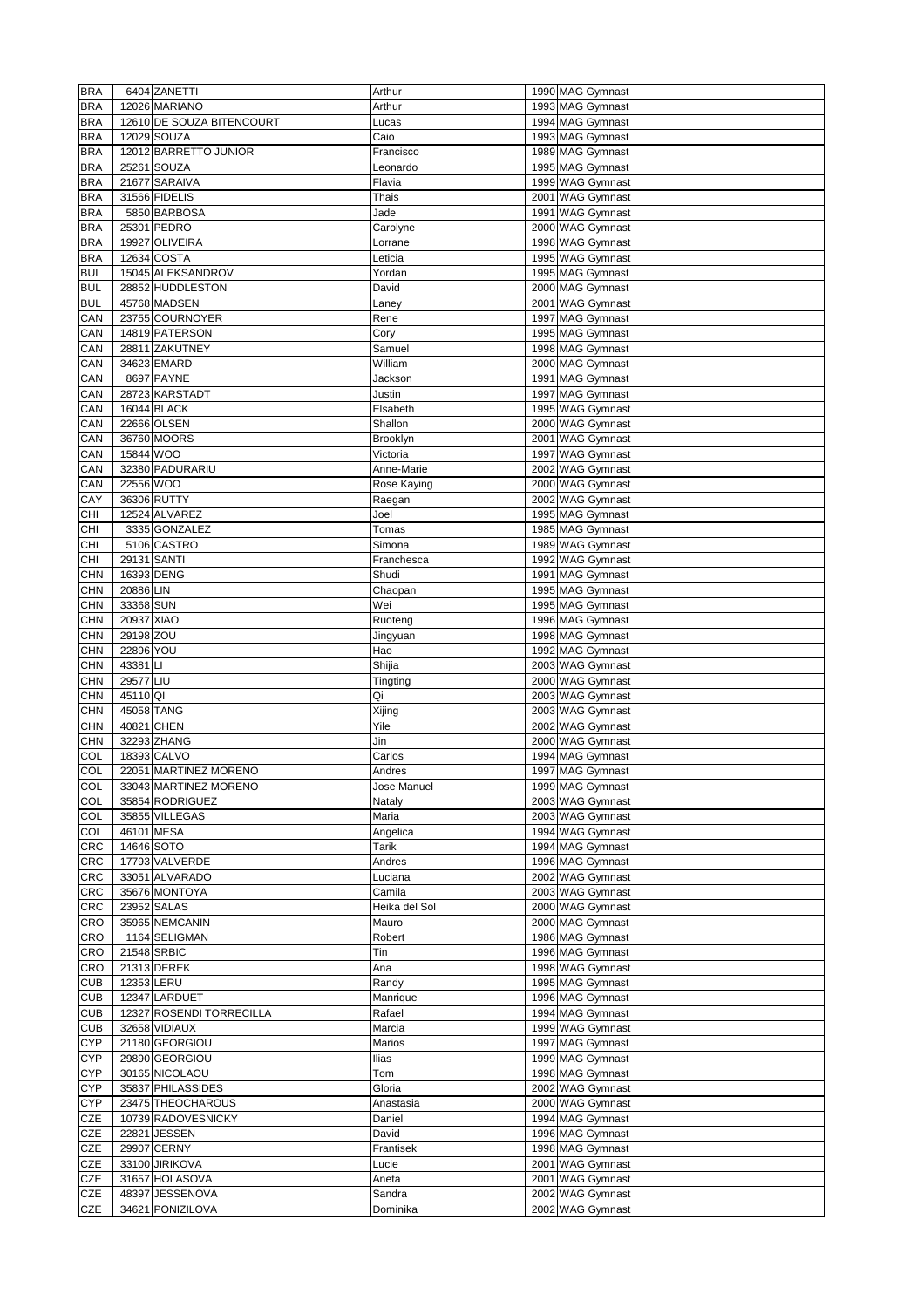| <b>CZE</b> |             | 23483 KANYAI              | Anna Maria     | 1998 WAG Gymnast |
|------------|-------------|---------------------------|----------------|------------------|
| <b>CZE</b> |             | 32354 HALOVA              | Sabina         | 2002 WAG Gymnast |
| <b>DEN</b> |             | 36194 RIISBERG            | Christian      | 1999 MAG Gymnast |
|            |             |                           |                |                  |
| <b>DEN</b> |             | 13673 FUGLSIG             | Joao           | 1991 MAG Gymnast |
| <b>DEN</b> | 21022 BUUS  |                           | Jacob          | 1994 MAG Gymnast |
| <b>DEN</b> |             | 23251 GILBERG             | Victoria       | 2000 WAG Gymnast |
| <b>DEN</b> |             | 36207 KAJOE               | Victoria       | 2002 WAG Gymnast |
| <b>DEN</b> |             | 41892 WINTHER             | Emilie         | 2001 WAG Gymnast |
| <b>DOM</b> |             | 16893 NIN REYES           | Audrys         | 1995 MAG Gymnast |
| <b>DOM</b> |             | 16889 PENA ABREU          | Yamilet        | 1992 WAG Gymnast |
| <b>DOM</b> |             | 40659 BETANCES            | Camil          | 2003 WAG Gymnast |
|            |             |                           |                |                  |
| <b>DOM</b> |             | 38505 CONTRERAS           | Sandra         | 2000 WAG Gymnast |
| ECU        |             | 24180 CHIRIBOGA           | Israel         | 1998 MAG Gymnast |
| <b>ECU</b> |             | 17794 ABAD GODOY          | Juan Jose      | 1989 MAG Gymnast |
| <b>ECU</b> |             | 22087 PINO ALCIVAR        | Giulianna      | 1997 WAG Gymnast |
| <b>EGY</b> | 35620 AFIFY |                           | Mohamed        | 2001 MAG Gymnast |
| EGY        |             | 20120 MOUBARAK            | Mohamed        | 1997 MAG Gymnast |
| <b>EGY</b> |             | 16152 ZAHRAN              | Ali            | 1989 MAG Gymnast |
|            |             |                           |                |                  |
| EGY        |             | 12272 TAMAN               | Nancy TAMAN    | 1994 WAG Gymnast |
| <b>EGY</b> |             | 35662 HUSSEIN             | Farah          | 2001 WAG Gymnast |
| EGY        |             | 34213 SALEM               | Farah          | 2001 WAG Gymnast |
| <b>EGY</b> |             | 29368 MOHAMED             | Mandy          | 2000 WAG Gymnast |
| <b>EGY</b> |             | 35727 IBRAHIM             | Zeina          | 2003 WAG Gymnast |
| <b>ESA</b> |             | 34227 CHICAS              | Fabio          | 2000 MAG Gymnast |
| <b>ESA</b> |             | 8819 GRANDE               | Alexa          | 1995 WAG Gymnast |
|            |             | 45946 RUANO               | Paola          |                  |
| <b>ESA</b> |             |                           |                | 2001 WAG Gymnast |
| <b>ESP</b> |             | 28614 ZAPATA              | Rayderley      | 1993 MAG Gymnast |
| <b>ESP</b> |             | 9877 ABAD                 | Nestor         | 1993 MAG Gymnast |
| <b>ESP</b> |             | 21410 PLATA               | Joel           | 1998 MAG Gymnast |
| <b>ESP</b> | 21366 VERA  |                           | Adria          | 1996 MAG Gymnast |
| <b>ESP</b> |             | 34824 DIALLO              | Thierno        | 2000 MAG Gymnast |
| <b>ESP</b> | 32495 MIR   |                           | Nicolau        | 2000 MAG Gymnast |
| <b>ESP</b> |             | 28617 PEREZ               | Ana            | 1997 WAG Gymnast |
|            |             |                           |                |                  |
| <b>ESP</b> |             | 44013 PETISCO             | Alba           | 2003 WAG Gymnast |
| <b>ESP</b> |             | 43999 GONZALEZ            | Marina         | 2002 WAG Gymnast |
| <b>ESP</b> | 21010 POPA  |                           | Roxana         | 1997 WAG Gymnast |
| <b>ESP</b> |             | 16025 RODRIGUEZ           | Cintia         | 1994 WAG Gymnast |
| <b>ESP</b> |             | 38482 ASENCIO             | Alba           | 2003 WAG Gymnast |
| FIN        |             | 18809 KIRMES              | Oskar          | 1995 MAG Gymnast |
| FIN        |             | 33204 KOSKI               | Elias          | 1999 MAG Gymnast |
|            |             |                           |                |                  |
| FIN        |             | 29663 PALMROTH            | Patrick        | 1999 MAG Gymnast |
| FIN        |             | 21622 SORAVUO             | Emil           | 1997 MAG Gymnast |
| FIN        |             | 36222 KIRMES              | Robert         | 2000 MAG Gymnast |
| FIN        |             | 41454 MIKKOLA             | Eeli           | 2000 MAG Gymnast |
| FIN        |             | 9901 OJALA                | Rosanna        | 1994 WAG Gymnast |
| FIN        |             | 38251 NIEMINEN            | <b>Nitta</b>   | 2003 WAG Gymnast |
| <b>FIN</b> |             | 16670 LEINONEN            | Maija          | 1996 WAG Gymnast |
| FRA        |             | 5386 AIT SAID             | Samir          | 1989 MAG Gymnast |
|            |             |                           |                |                  |
| FRA        |             | 38077 FRASCA              | Loris          | 1995 MAG Gymnast |
| <b>FRA</b> |             | 5387 ANTONIOTTI           | Kevin          | 1989 MAG Gymnast |
| FRA        |             | 48897 SALEUR              | Julien         | 1991 MAG Gymnast |
| <b>FRA</b> |             | 3567 TOMMASONE            | Cyril          | 1987 MAG Gymnast |
| <b>FRA</b> |             | 19166 BORELLO             | Antoine        | 1994 MAG Gymnast |
| <b>FRA</b> |             | 37516 FRIESS              | Aline          | 2003 WAG Gymnast |
| FRA        |             | 31691 CHARPY              | Lorette        | 2001 WAG Gymnast |
| FRA        |             | 31690 DE JESUS DOS SANTOS | Melanie        | 2000 WAG Gymnast |
|            |             |                           |                |                  |
| FRA        |             | 34761 SERBER              | Celia          | 2003 WAG Gymnast |
| FRA        |             | 30024 BOYER               | Marine         | 2000 WAG Gymnast |
| FRA        |             | 45698 PONTLEVOY           | Claire         | 2003 WAG Gymnast |
| <b>GBR</b> | 14464 HALL  |                           | James          | 1995 MAG Gymnast |
| <b>GBR</b> |             | 25156 FRASER              | Joe            | 1998 MAG Gymnast |
| <b>GBR</b> |             | 14451 CUNNINGHAM          | Dominick       | 1995 MAG Gymnast |
| GBR        |             | 25199 REGINI-MORAN        | Giarnni        | 1998 MAG Gymnast |
|            |             |                           |                |                  |
| <b>GBR</b> |             | 14488 WHITLOCK            | Max            | 1993 MAG Gymnast |
| <b>GBR</b> |             | 14493 TULLOCH             | Courtney       | 1995 MAG Gymnast |
| <b>GBR</b> |             | 23611 DOWNIE              | Elissa         | 1999 WAG Gymnast |
| <b>GBR</b> |             | 23568 FENTON              | Georgia-Mae    | 2000 WAG Gymnast |
| <b>GBR</b> |             | 31616 KINSELLA            | Alice          | 2001 WAG Gymnast |
| <b>GBR</b> |             | 35686 JAMES               | Taeja          | 2002 WAG Gymnast |
| <b>GBR</b> |             | 5271 DOWNIE               | Rebecca        | 1992 WAG Gymnast |
| <b>GBR</b> | 18797 SIMM  |                           | Kelly          | 1995 WAG Gymnast |
|            |             |                           |                |                  |
| <b>GEO</b> |             | 25395 SITCHINAVA          | <b>Bidzina</b> | 2000 MAG Gymnast |
| <b>GEO</b> |             | 25394 JIMSHELEISHVILI     | loane          | 1999 MAG Gymnast |
| <b>GEO</b> |             | 38104 KUZOVKOV            | Konstantin     | 1996 MAG Gymnast |
| <b>GEO</b> |             | 20372 KHARENKOVA          | Maria          | 1998 WAG Gymnast |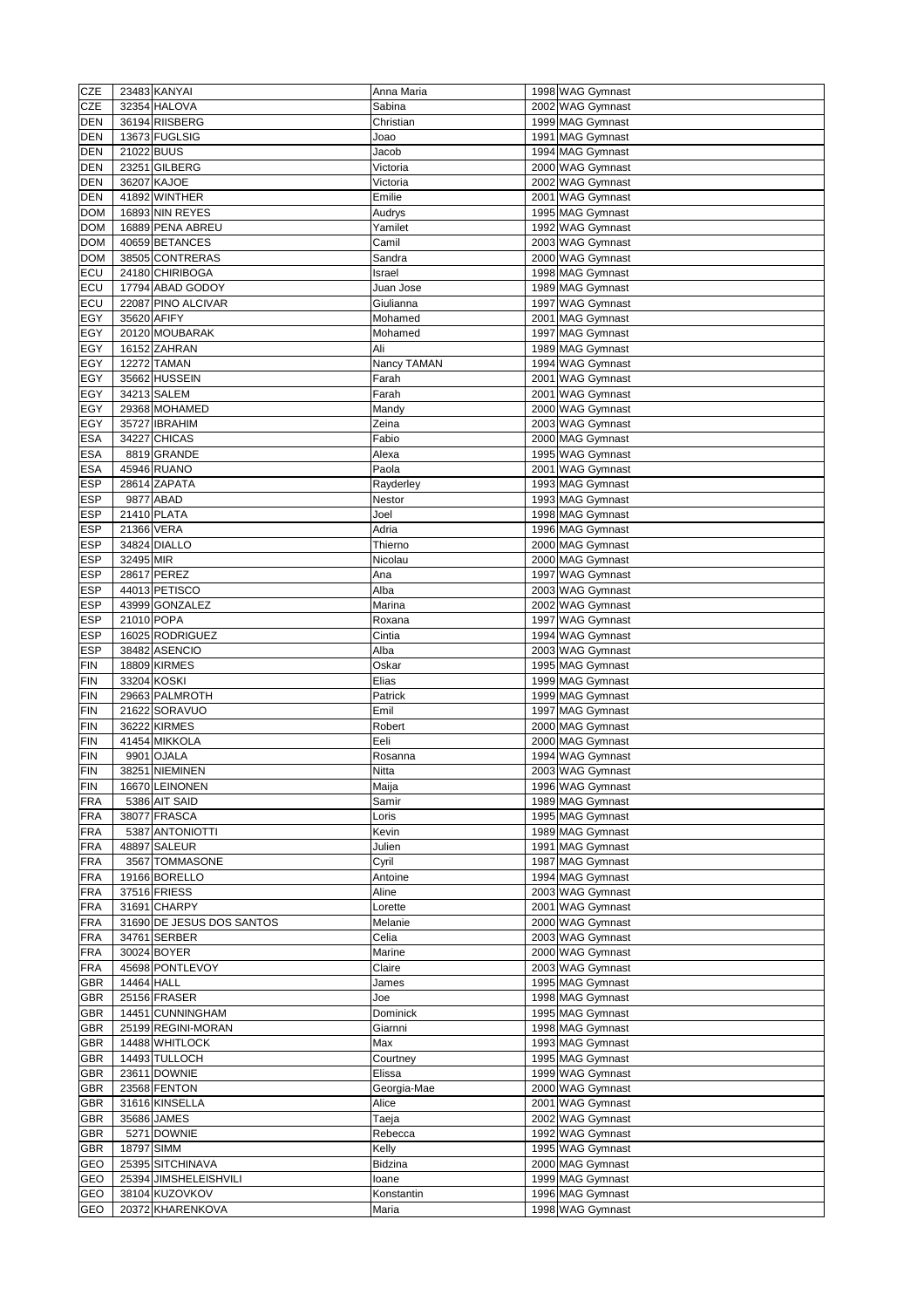| <b>GER</b>               |            | 8783 TOBA                  | Andreas                  | 1990 MAG Gymnast                     |
|--------------------------|------------|----------------------------|--------------------------|--------------------------------------|
|                          |            |                            |                          |                                      |
| <b>GER</b>               |            | 28445 REMUTA               | Felix                    | 1998 MAG Gymnast                     |
| <b>GER</b>               | 31652 RIDA |                            | Karim                    | 2000 MAG Gymnast                     |
| <b>GER</b>               |            | 28442 KLESSING             | <b>Nick</b>              | 1998 MAG Gymnast                     |
|                          |            | 8803 DAUSER                |                          |                                      |
| <b>GER</b>               |            |                            | Lukas                    | 1993 MAG Gymnast                     |
| <b>GER</b>               |            | 14346 HERDER               | Philipp                  | 1992 MAG Gymnast                     |
| <b>GER</b>               | 3710 BUI   |                            | Kim                      | 1989 WAG Gymnast                     |
| <b>GER</b>               |            | 13341 SEITZ                | Elisabeth                | 1993 WAG Gymnast                     |
|                          |            |                            |                          |                                      |
| <b>GER</b>               | 38016 PETZ |                            | Emelie                   | 2003 WAG Gymnast                     |
| <b>GER</b>               | 23398 VOSS |                            | Sarah                    | 1999 WAG Gymnast                     |
| <b>GER</b>               |            | 14690 SCHEDER              | Sophie                   | 1997 WAG Gymnast                     |
| GER                      |            | 20663 SCHAEFER             | Pauline                  | 1997 WAG Gymnast                     |
|                          |            | 10984 ILIOPOULOS           |                          |                                      |
| <b>GRE</b>               |            |                            | Nikolaos                 | 1993 MAG Gymnast                     |
| <b>GRE</b>               |            | 16601 KONSTANTINIDIS       | Konstantinos             | 1992 MAG Gymnast                     |
| <b>GRE</b>               |            | 8709 PETROUNIAS            | Eleftherios              | 1990 MAG Gymnast                     |
| <b>GRE</b>               |            | 5281 XOULOGI               | loanna                   | 1992 WAG Gymnast                     |
| <b>GRE</b>               |            | 38500 KATSALI              | Elvira                   | 2003 WAG Gymnast                     |
|                          |            |                            |                          |                                      |
| <b>GRE</b>               |            | 21447 AFRATI               | Argyro                   | 1998 WAG Gymnast                     |
| <b>GUA</b>               |            | 44382 RUBIO                | Abellino                 | 1997 MAG Gymnast                     |
| <b>GUA</b>               |            | 8876 VEGA LOPEZ            | Jorge                    | 1995 MAG Gymnast                     |
| <b>GUA</b>               |            | 28460 PALACIOS             | Ana Irene                | 2001 WAG Gymnast                     |
|                          |            |                            |                          |                                      |
| <b>GUA</b>               |            | 36465 DEL VALLE            | Kimberly                 | 2003 WAG Gymnast                     |
| <b>GUA</b>               |            | 28461 BONIFASI             | Marcela                  | 2001 WAG Gymnast                     |
| <b>HKG</b>               | 10066 NG   |                            | Kiu Chung                | 1991 MAG Gymnast                     |
| <b>HKG</b>               |            | 10060 SHEK                 | $\overline{W}$ ai Hung   | 1991 MAG Gymnast                     |
| <b>HKG</b>               | 10077 JIM  |                            | Man Hin                  | 1991 MAG Gymnast                     |
|                          |            |                            |                          |                                      |
| <b>HKG</b>               |            | 20301 CHAN                 | <b>Tsz Sum Elizabeth</b> | 1999 WAG Gymnast                     |
| <b>HKG</b>               |            | 47946 CHEUNG               | Ka Wing                  | 2003 WAG Gymnast                     |
| <b>HKG</b>               | 10044 NG   |                            | Yan Yin                  | 1997 WAG Gymnast                     |
| <b>HUN</b>               |            | 35626 TOMCSANYI            | Benedek                  | 2001 MAG Gymnast                     |
|                          |            | 31602 MESZAROS             |                          |                                      |
| <b>HUN</b>               |            |                            | Krisztofer               | 2001 MAG Gymnast                     |
| <b>HUN</b>               |            | 33193 SHEPPARD             | Ryan Macleod             | 1995 MAG Gymnast                     |
| <b>HUN</b>               |            | 14378 VECSERNYES           | David                    | 1991 MAG Gymnast                     |
| <b>HUN</b>               |            | 1160 BERKI                 | Krisztian                | 1985 MAG Gymnast                     |
| <b>HUN</b>               |            | 25333 CSORVASI             | Soma Laszlo              | 1998 MAG Gymnast                     |
| <b>HUN</b>               |            | 5283 BOECZOEGO             | Dorina                   | 1992 WAG Gymnast                     |
|                          |            |                            |                          |                                      |
| <b>HUN</b>               |            | 37026 SCHERMANN            | Bianka                   | 2003 WAG Gymnast                     |
| <b>HUN</b>               |            | 29896 KOVACS               | Zsofia                   | 2000 WAG Gymnast                     |
| <b>HUN</b>               |            | 37413 PETER                | Sara                     | 2002 WAG Gymnast                     |
| <b>HUN</b>               |            | 17239 MAKRA                | Noemi                    | 1997 WAG Gymnast                     |
|                          |            | 37412 SZEKELY              | Zoja                     | 2003 WAG Gymnast                     |
|                          |            |                            |                          |                                      |
| <b>HUN</b>               |            |                            |                          |                                      |
| <b>INA</b>               |            | 19263 PRAYOKO              | Agus                     | 1989 MAG Gymnast                     |
| <b>INA</b>               |            | 22259 IRFANALUTHFI         | Rifda                    | 1999 WAG Gymnast                     |
| <b>IND</b>               |            | 9968 KUMAR                 | Ashish                   | 1990 MAG Gymnast                     |
| <b>IND</b>               |            | 42377 SINGH                | Yogeshwar                | 1997 MAG Gymnast                     |
|                          |            |                            |                          |                                      |
| <b>IND</b>               |            | 10355 RANA                 | Aditya                   | 1991 MAG Gymnast                     |
| <b>IND</b>               |            | 10249 NAYAK                | Pranati                  | 1995 WAG Gymnast                     |
| <b>IND</b>               | 24301 DAS  |                            | Pranati                  | 1996 WAG Gymnast                     |
| <b>IND</b>               |            | 10349 BUDDA REDDY          | Aruna                    | 1995 WAG Gymnast                     |
| <b>IRI</b>               |            | 19509 KEIKHA               | Saeedreza                | 1988 MAG Gymnast                     |
| <b>IRI</b>               |            | 37135 AHMAD KOHANI         | Mahdi                    | 1997 MAG Gymnast                     |
|                          |            |                            |                          |                                      |
| <b>IRL</b>               |            | 36186 STEELE               | Adam                     | 1997 MAG Gymnast                     |
| <b>IRL</b>               |            | 30167 MCCLENAGHAN          | Rhys                     | 1999 MAG Gymnast                     |
| <b>IRL</b>               | 36252 RYAN |                            | Megan                    | 2002 WAG Gymnast                     |
| <b>IRL</b>               |            | 41070 MOLLOY               | Kate                     | 2003 WAG Gymnast                     |
| <b>IRL</b>               |            | 41068 SLEVIN               | Emma                     | 2003 WAG Gymnast                     |
|                          |            |                            |                          |                                      |
| <b>ISL</b>               |            | 34946 GUDMUNDSSON          | Martin                   | 2001 MAG Gymnast                     |
| <b>ISL</b>               |            | 21353 REINHARDSSON         | Valgard                  | 1996 MAG Gymnast                     |
| <b>ISL</b>               |            | 33742 SAZONOVA             | Irina                    | 1991 WAG Gymnast                     |
| <b>ISR</b>               |            | 3591 SHATILOV              | Alexander                | 1987 MAG Gymnast                     |
| <b>ISR</b>               |            | 6033 MEDVEDEV              | Andrey                   | 1990 MAG Gymnast                     |
|                          |            | 21437 DOLGOPYAT            |                          |                                      |
| <b>ISR</b>               |            |                            | Artem                    | 1997 MAG Gymnast                     |
| <b>ISR</b>               | 44814 RAZ  |                            | Lihie                    | 2003 WAG Gymnast                     |
| <b>ISR</b>               | 35438 LAVY |                            | Meitar                   | 2002 WAG Gymnast                     |
| <b>ISR</b>               |            | 22761 GILADI               | Gaya                     | 1998 WAG Gymnast                     |
| <b>ITA</b>               |            | 14922 EDALLI               | Ludovico                 | 1993 MAG Gymnast                     |
| <b>ITA</b>               |            | 32502 MOZZATO              | NICCOLO'                 |                                      |
|                          |            |                            |                          | 2000 MAG Gymnast                     |
| <b>ITA</b>               |            | 16155 BARTOLINI            | Nicola                   | 1996 MAG Gymnast                     |
| <b>ITA</b>               |            | 14914 LODADIO              | Marco                    | 1992 MAG Gymnast                     |
| <b>ITA</b>               |            | 14989 MACCHINI             | Carlo                    | 1996 MAG Gymnast                     |
| <b>ITA</b>               |            | 18813 RUSSO                | Andrea                   | 1997 MAG Gymnast                     |
| <b>ITA</b>               |            | 35299 DAMATO               | Alice                    | 2003 WAG Gymnast                     |
|                          |            |                            |                          |                                      |
| <b>ITA</b>               |            | 35298 DAMATO               | Asia                     | 2003 WAG Gymnast                     |
| <b>ITA</b><br><b>ITA</b> |            | 35297 VILLA<br>35296 IORIO | Giorgia<br>Elisa         | 2003 WAG Gymnast<br>2003 WAG Gymnast |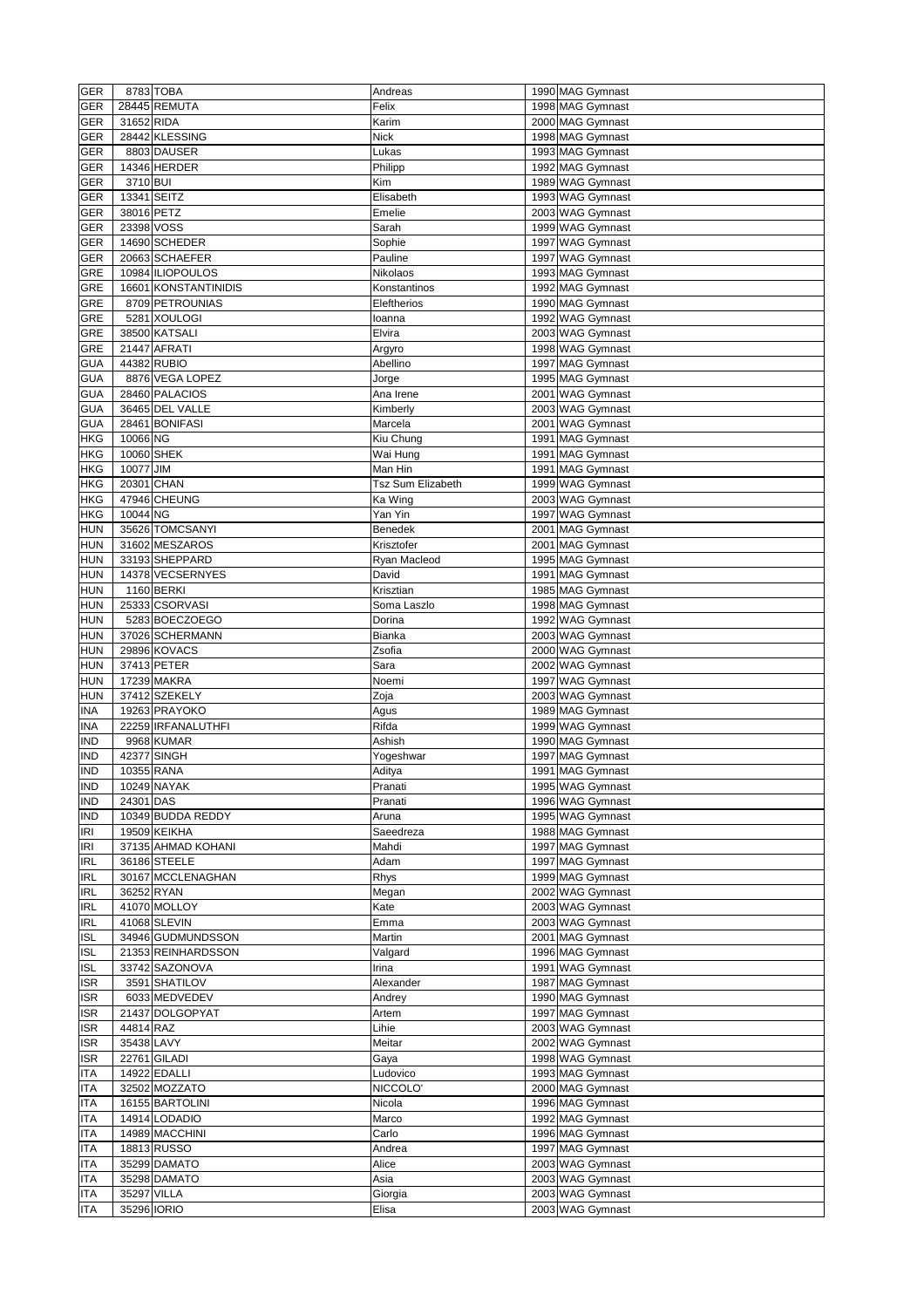| <b>ITA</b> |            | 29752 CAROFIGLIO      | <b>Desiree</b>       | 2000 WAG Gymnast |
|------------|------------|-----------------------|----------------------|------------------|
| <b>ITA</b> |            | 31859 MAGGIO          | Martina              | 2001 WAG Gymnast |
| <b>JAM</b> |            | 14445 BECKFORD        | Reiss                | 1992 MAG Gymnast |
|            |            |                       |                      |                  |
| <b>JAM</b> |            | 32171 FAULK           | Caleb                | 1993 MAG Gymnast |
| <b>JAM</b> | 41894 REID |                       | Michael              | 1992 MAG Gymnast |
| <b>JAM</b> |            | 19233 WILLIAMS        | Toni-Ann             | 1995 WAG Gymnast |
| <b>JAM</b> |            | 14606 FRANCIS         | Danusia              | 1994 WAG Gymnast |
| <b>JAM</b> |            | 45656 RICHMON         | Kiara                | 2002 WAG Gymnast |
| <b>JOR</b> |            | 14848 AL-HMOOD        | Majdi                | 1996 MAG Gymnast |
|            |            |                       |                      |                  |
| <b>JOR</b> |            | 31183 NAGHOUJ         | Saleem               | 2000 MAG Gymnast |
| <b>JOR</b> |            | 14850 ABU AL SOUD     | Ahmad                | 1995 MAG Gymnast |
| <b>JPN</b> |            | 42987 HASHIMOTO       | Daiki                | 2001 MAG Gymnast |
| <b>JPN</b> | 31640 KAYA |                       | Kazuma               | 1996 MAG Gymnast |
| <b>JPN</b> |            | 31641 TANIGAWA        | Wataru               | 1996 MAG Gymnast |
| <b>JPN</b> |            | 29562 TANIGAWA        | Kakeru               | 1999 MAG Gymnast |
| <b>JPN</b> |            | 17736 KAMOTO          |                      | 1994 MAG Gymnast |
|            |            |                       | Yuya                 |                  |
| <b>JPN</b> |            | 14824 NONOMURA        | Shogo                | 1993 MAG Gymnast |
| <b>JPN</b> |            | 28606 SUGIHARA        | Aiko                 | 1999 WAG Gymnast |
| <b>JPN</b> |            | 34711 HATAKEDA        | Hitomi               | 2000 WAG Gymnast |
| <b>JPN</b> |            | 15086 TERAMOTO        | Asuka                | 1995 WAG Gymnast |
| <b>JPN</b> |            | 48549 MATSUMURA       | Akari                | 2000 WAG Gymnast |
| <b>JPN</b> |            | 33905 KAJITA          | Nagi                 | 2000 WAG Gymnast |
| <b>JPN</b> |            | 43932 YAMADA          | Chiharu              | 2003 WAG Gymnast |
|            |            |                       |                      |                  |
| KAZ        |            | 28587 KARIMI          | Milad                | 1999 MAG Gymnast |
| KAZ        |            | 28556 JANTYKOV        | Yerbol               | 1998 MAG Gymnast |
| KAZ        |            | 29140 MUSSAYEV        | Akim                 | 1999 MAG Gymnast |
| KAZ        |            | 31800 AZIZOV          | Ilyas                | 1999 MAG Gymnast |
| <b>KAZ</b> |            | 38102 KURBANOV        | Nariman              | 1997 MAG Gymnast |
| KAZ        |            | 38191 NABIYEV         | Farukh               | 2001 MAG Gymnast |
| <b>KOR</b> | 40855 LEE  |                       | Junghyo              | 1997 MAG Gymnast |
| <b>KOR</b> | 22243 PARK |                       | Minsoo               | 1994 MAG Gymnast |
|            |            |                       |                      |                  |
| <b>KOR</b> | 15925 YANG |                       | Hakseon              | 1992 MAG Gymnast |
| <b>KOR</b> | 20952 KIM  |                       | Hansol               | 1995 MAG Gymnast |
| <b>KOR</b> | 15924 BAE  |                       | Garam                | 1992 MAG Gymnast |
| <b>KOR</b> | 20949 LEE  |                       | Junho                | 1995 MAG Gymnast |
| <b>KOR</b> | 40865LEE   |                       | Yunseo               | 2003 WAG Gymnast |
| <b>KOR</b> | 44967 EOM  |                       | Dohyun               | 2003 WAG Gymnast |
| <b>KOR</b> | 45693 HAM  |                       | Miju                 | 2001 WAG Gymnast |
| <b>KOR</b> | 33594 YEO  |                       |                      | 2002 WAG Gymnast |
|            |            |                       | Seojeong             |                  |
| <b>KOR</b> | 29622 LEE  |                       | Eun Ju               | 1999 WAG Gymnast |
| <b>KOR</b> | 40863 KIM  |                       | Jury                 | 2001 WAG Gymnast |
| <b>KUW</b> |            | 29409 ALDERIWISH      | Meshari              | 1999 MAG Gymnast |
| <b>KUW</b> |            | 48552 ALJAFAR         | Ali                  | 2001 MAG Gymnast |
| <b>KUW</b> |            | 49495 ALSUBAIEI       | Sabah B A R          | 2000 MAG Gymnast |
| LAT        |            | 35430 IVANOVS         | Olegs                | 2001 MAG Gymnast |
| LAT        |            | 5343 KARDASOVS        | Vitalijs             | 1984 MAG Gymnast |
| LAT        |            | 29958 TRAMS           | <b>Rihards</b>       | 1998 MAG Gymnast |
|            |            |                       |                      |                  |
| LAT        |            | 32508 RIBALCENKO      | Marija               | 2001 WAG Gymnast |
| LAT        |            | 23437 DUBOVA          | Anastasija           | 1998 WAG Gymnast |
| LAT        |            | 35307 VIHROVA         | Elina                | 2002 WAG Gymnast |
| LTU        |            | 5415 GUSCINAS         | Rokas                | 1991 MAG Gymnast |
| LTU        |            | 5672 KUZMICKAS        | Tomas                | 1996 MAG Gymnast |
| LTU        |            | 5665 TVOROGAL         | Robert               | 1994 MAG Gymnast |
| LTU        |            | 25009 VOSTRUCHOVAITE  | Agata                | 2000 WAG Gymnast |
| LTU        |            | 40890 STALINKEVICIUTE |                      | 2003 WAG Gymnast |
|            |            |                       | Egle                 |                  |
| <b>LUX</b> |            | 43056 MORDENTI        | Celeste              | 2003 WAG Gymnast |
|            |            |                       |                      |                  |
| <b>MAR</b> |            | 44924 ZOUHAIR         | <b>NABIL</b>         | 1998 MAG Gymnast |
| <b>MAR</b> |            | 46777 BOUANANE        | <b>Nahel Clement</b> | 1998 MAG Gymnast |
| <b>MAS</b> | 29290LOO   |                       | Phay Xing            | 1997 MAG Gymnast |
| <b>MAS</b> |            | 14202 ABDUL HADI      | Farah Ann            |                  |
|            |            |                       |                      | 1994 WAG Gymnast |
| <b>MAS</b> |            | 14203 TAN ING         | Yueh                 | 1996 WAG Gymnast |
| <b>MAS</b> |            | 14204 TRACIE          | Ang                  | 1993 WAG Gymnast |
| <b>MEX</b> |            | 22892 DE LUNA         | Fabian               | 1996 MAG Gymnast |
| <b>MEX</b> |            | 32919 NUNEZ           | Isaac                | 1999 MAG Gymnast |
| <b>MEX</b> |            | 6055 CORRAL           | Daniel               | 1990 MAG Gymnast |
| <b>MEX</b> |            | 11417 MORENO          | Alexa                | 1994 WAG Gymnast |
| <b>MEX</b> |            | 6023 GARCIA           | Elsa                 | 1990 WAG Gymnast |
|            |            |                       |                      |                  |
| <b>MEX</b> |            | 48387 GUTIERREZ       | Anapaula             | 2003 WAG Gymnast |
| <b>MEX</b> | 11618 LAGO |                       | Ana                  | 1995 WAG Gymnast |
| <b>MEX</b> |            | 45786 ESPARZA         | Frida                | 2001 WAG Gymnast |
| <b>MEX</b> |            | 48388 GUTIERREZ       | Jimena               | 2003 WAG Gymnast |
| <b>MGL</b> |            | 28712 ALTANSUKH       | Enkhtulga            | 1997 MAG Gymnast |
| <b>MON</b> |            | 16003 CROVETTO        | Kevin                | 1992 MAG Gymnast |
| <b>NED</b> |            | 6307 DEURLOO          | Bart                 | 1991 MAG Gymnast |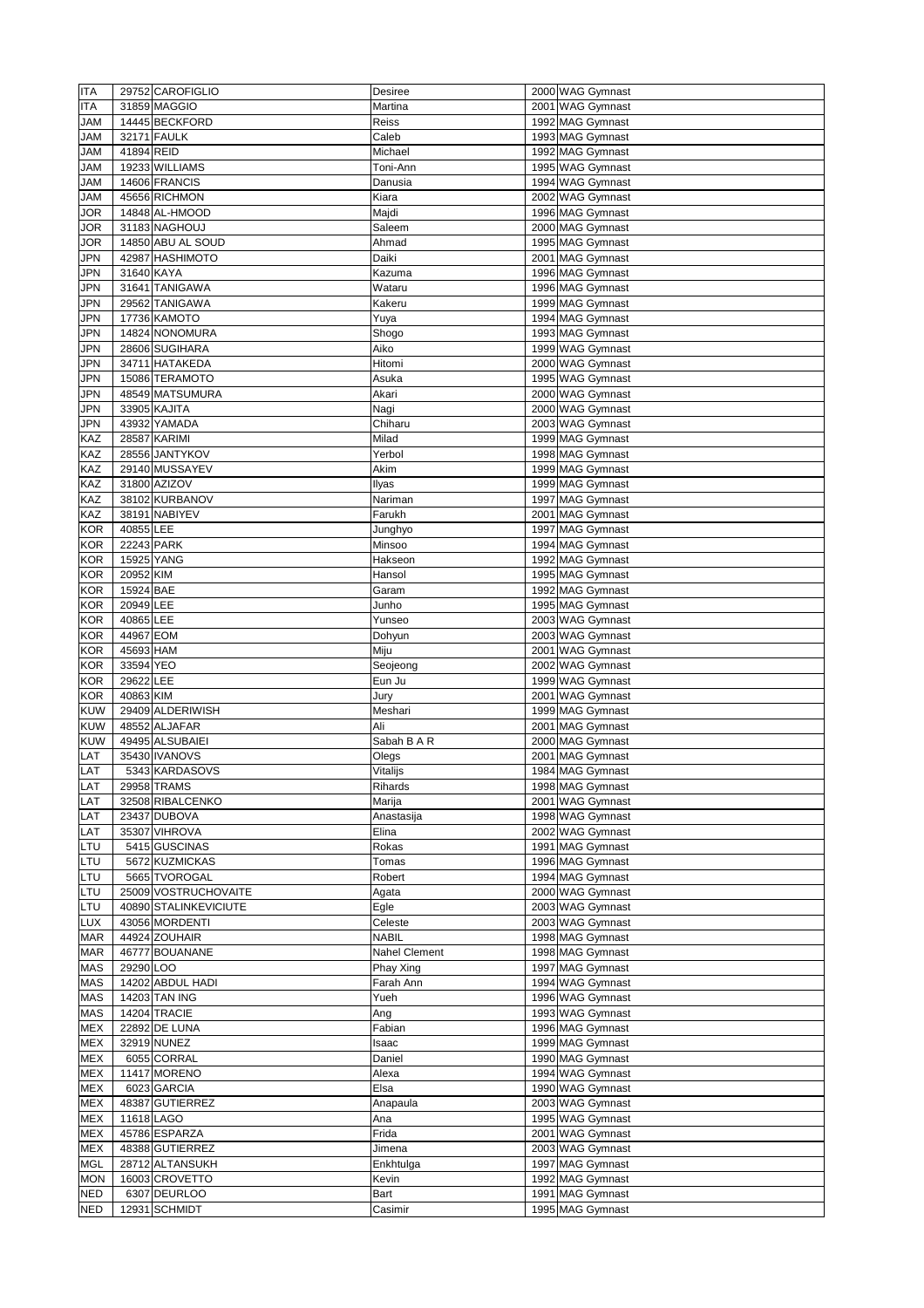| <b>NED</b><br><b>NED</b> |             | 10359 LOUWIJE             | Bram                 | 1994 MAG Gymnast |
|--------------------------|-------------|---------------------------|----------------------|------------------|
|                          |             | 1604 ZONDERLAND           | Epke                 | 1986 MAG Gymnast |
|                          |             |                           |                      |                  |
| <b>NED</b>               |             | 15202 RIJKEN              | Frank                | 1996 MAG Gymnast |
| <b>NED</b>               |             | 12927 BLETTERMAN          | Michel               | 1992 MAG Gymnast |
| <b>NED</b>               |             | 21250 THORSDOTTIR         | Eythora              | 1998 WAG Gymnast |
| <b>NED</b>               |             | 32733 VISSER              | Naomi                | 2001 WAG Gymnast |
| <b>NED</b>               |             | 6304 WEVERS               | Lieke                | 1991 WAG Gymnast |
| <b>NED</b>               |             | 29753 VOLLEMAN            | Tisha                | 1999 WAG Gymnast |
| <b>NED</b>               |             | 3756 WEVERS               |                      | 1991 WAG Gymnast |
|                          |             |                           | Sanne                |                  |
| <b>NED</b>               |             | 13496 VAN POL             | Vera                 | 1993 WAG Gymnast |
| <b>NGR</b>               | 42438 EKE   |                           | Uche                 | 1997 MAG Gymnast |
| <b>NGR</b>               |             | 48531 OKOSUN              | Prosper              | 1993 MAG Gymnast |
| <b>NGR</b>               |             | 48541 EKWEANI             | Solomon              | 1999 MAG Gymnast |
| <b>NGR</b>               |             | 42441 MELVIN              | Amenaghawon Osaretin | 1995 WAG Gymnast |
| <b>NGR</b>               | 49319 AGBA  |                           | Annabel              | 2002 WAG Gymnast |
| <b>NOR</b>               |             | 19020 GIACHINO            | Pietro               | 1995 MAG Gymnast |
| <b>NOR</b>               |             | 13417 SKJERAHAUG          | Stian                | 1992 MAG Gymnast |
|                          |             |                           |                      |                  |
| <b>NOR</b>               |             | 30217 HEGGEMSNES          | Sofus                | 1999 MAG Gymnast |
| <b>NOR</b>               |             | 32579 GADDERUD            | Theodor              | 2001 MAG Gymnast |
| <b>NOR</b>               |             | 16682 KALVOE              | Odin                 | 1995 MAG Gymnast |
| <b>NOR</b>               |             | 22943 JOHNSEN             | Fredrik              | 1999 MAG Gymnast |
| <b>NOR</b>               |             | 35908 ERICHSEN            | Julie                | 2001 WAG Gymnast |
| <b>NOR</b>               |             | 35907 SOEDERSTROEM        | Julie                | 2001 WAG Gymnast |
| <b>NOR</b>               |             | 35235 TRONRUD             | Maria                | 2002 WAG Gymnast |
| <b>NZL</b>               |             | 32777 DYSON               | Devy                 | 1993 MAG Gymnast |
| <b>NZL</b>               |             | 6222 KOUDINOV             | Mikhail              | 1991 MAG Gymnast |
| <b>NZL</b>               |             | 36835 BRETT               | Isabella             | 2001 WAG Gymnast |
|                          |             |                           |                      |                  |
| <b>NZL</b>               |             | 43660 FISHWICK            | Maia                 | 2002 WAG Gymnast |
| <b>NZL</b>               |             | 20567 MCGREGOR            | Courtney             | 1998 WAG Gymnast |
| <b>PAN</b>               |             | 34476 GODOY               | Cloe                 | 2002 WAG Gymnast |
| <b>PAN</b>               |             | 37253 RODRIGUEZ           | Laura                | 2003 WAG Gymnast |
| PER                      |             | 19751 LEON PRADO          | Arian                | 1996 MAG Gymnast |
| PER                      |             | 22028 AGUERO              | Daniel               | 1997 MAG Gymnast |
| PER                      |             | 23844 MORETO              | Jesus                | 1999 MAG Gymnast |
| PER                      |             | 19752 ORREGO              | Ariana               | 1998 WAG Gymnast |
| PER                      | 37175 DIAZ  |                           | Fabiola              | 2003 WAG Gymnast |
|                          |             |                           |                      |                  |
| PER                      |             | 14360 COLLANTES DE RIGLOS | Sandra               | 1994 WAG Gymnast |
| PHI                      | 28919 YULO  |                           | <b>Carlos Edriel</b> | 2000 MAG Gymnast |
| <b>POL</b>               |             | 10019 BORKOWSKI           | Lukasz               | 1993 MAG Gymnast |
| <b>POL</b>               |             | 23002 SASNAL              | Filip                | 1997 MAG Gymnast |
| <b>POL</b>               |             | 29626 WEGLARZ             | Dawid                | 1997 MAG Gymnast |
| <b>POL</b>               |             |                           |                      | 1993 WAG Gymnast |
|                          | 10314 JANIK |                           | Gabriela             |                  |
| <b>POR</b>               |             |                           | Bernardo             |                  |
|                          |             | 21092 ALMEIDA             |                      | 1996 MAG Gymnast |
| <b>POR</b>               |             | 12013 AGUIAR BARBOSA      | Petrix Stevan        | 1992 MAG Gymnast |
| <b>POR</b>               |             | 40990 CARDOSO             | <b>Beatriz</b>       | 2003 WAG Gymnast |
| <b>POR</b>               |             | 12254 MARTINS             | Filipa               | 1996 WAG Gymnast |
| <b>POR</b>               |             | 23447 PITREZ              | Mariana              | 1999 WAG Gymnast |
| <b>PRK</b>               | 40748 RI    |                           | Wi Chol              | 1996 MAG Gymnast |
| <b>PRK</b>               | 28 R        |                           | Se Gwang             | 1985 MAG Gymnast |
| <b>PRK</b>               | 44619 KIM   |                           | Son Hyang            | 2003 WAG Gymnast |
| <b>PRK</b>               | 40752 KIM   |                           | Su Jong              | 2000 WAG Gymnast |
| <b>PRK</b>               | 44270 RI    |                           | Su Ryon              | 2002 WAG Gymnast |
| <b>PRK</b>               | 40757 AN    |                           | Chang Ok             | 2003 WAG Gymnast |
| <b>PRK</b>               | 40750 KIM   |                           |                      |                  |
|                          |             |                           | Won Yong             | 1999 WAG Gymnast |
| <b>PUR</b>               |             | 33102 COTTO               | Isaac Jose           | 1998 MAG Gymnast |
| <b>PUR</b>               |             | 30748 LOPEZ               | Jose                 | 1997 MAG Gymnast |
| <b>PUR</b>               |             | 28582 PEREZ GINES         | Andres               | 1998 MAG Gymnast |
| <b>PUR</b>               | 21034 DIAZ  |                           | Karelys              | 1999 WAG Gymnast |
| <b>PUR</b>               | 40960 LEON  |                           | <b>Bianca</b>        | 2000 WAG Gymnast |
| <b>PUR</b>               |             | 14245 MEJIAS              | Paula                | 1994 WAG Gymnast |
| QAT                      |             | 6140 ALDYANI              | Ahmed                | 1993 MAG Gymnast |
| QAT                      |             | 36477 AL-HARITH           | Abdulla              | 2001 MAG Gymnast |
| QAT                      |             | 36472 MOSA                | Ahmed                | 1999 MAG Gymnast |
| ROU                      |             | 28656 MODOIANU-ZSEDER     | <b>Toma Roland</b>   | 1997 MAG Gymnast |
|                          |             |                           |                      |                  |
| <b>ROU</b>               |             | 9766 BATAGA               | Cristian             | 1988 MAG Gymnast |
| ROU                      |             | 15804 MUNTEAN             | Andrei Vasile        | 1993 MAG Gymnast |
| <b>ROU</b>               |             | 3038 DRAGULESCU           | Marian               | 1980 MAG Gymnast |
| ROU                      |             | 14349 COTUNA              | Vlad Bogdan          | 1990 MAG Gymnast |
| ROU                      |             | 41206 MARC                | Razvan-Denis         | 2001 MAG Gymnast |
| ROU                      | 44142 PUIU  |                           | Ana-Maria            | 2003 WAG Gymnast |
| ROU                      |             | 44140 PANA                | Maria                | 2003 WAG Gymnast |
| <b>ROU</b>               |             | 31761 CRISAN              | loana                | 2001 WAG Gymnast |
| ROU                      |             | 35684 GOLGOTA             | Denisa               | 2002 WAG Gymnast |
| ROU                      |             | 28493 HOLBURA             | Maria                | 2000 WAG Gymnast |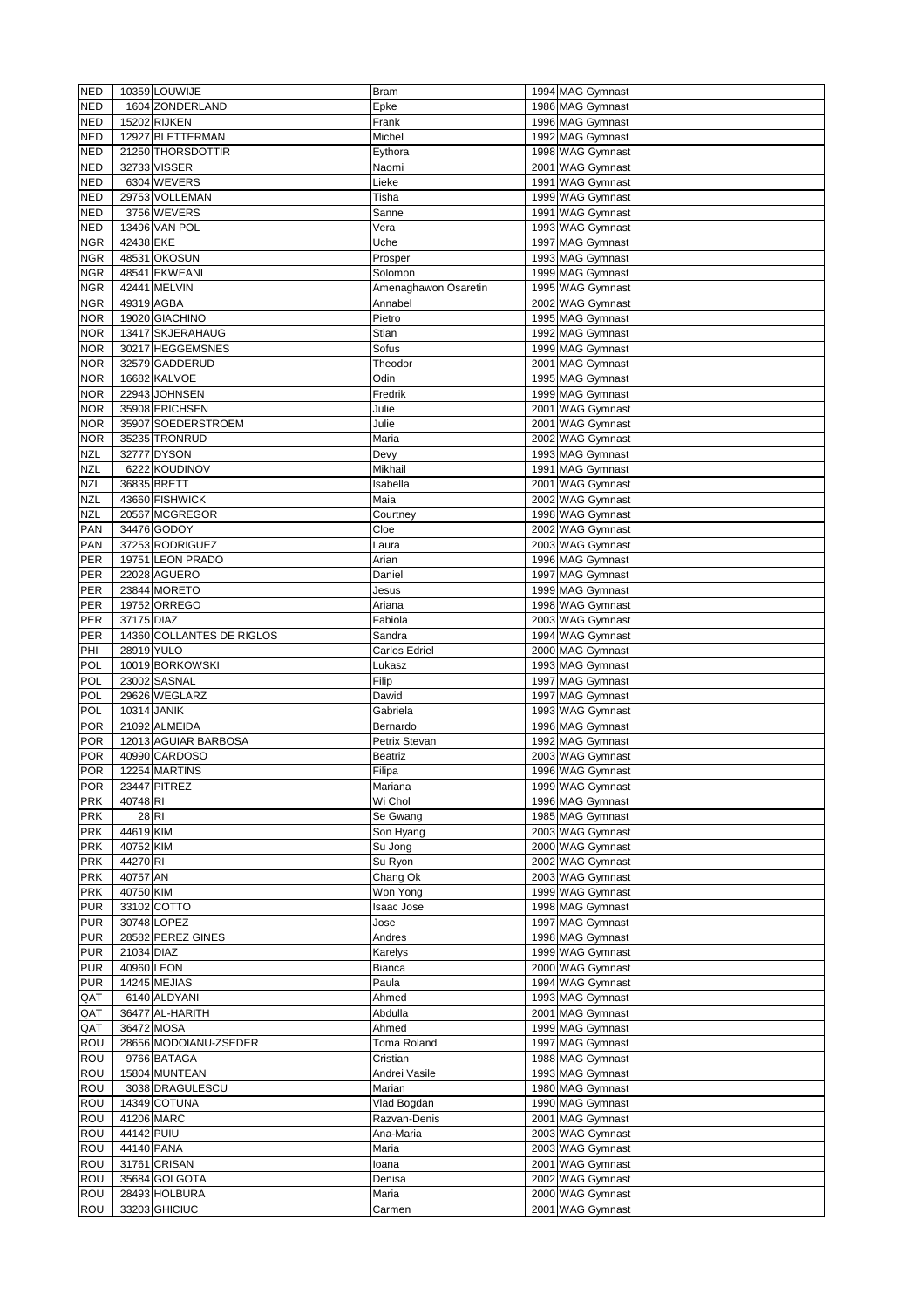| <b>RSA</b>               |            | 20893 RANKOE                   | Mammule             | 1999 WAG Gymnast                     |
|--------------------------|------------|--------------------------------|---------------------|--------------------------------------|
| <b>RSA</b>               |            | 35256 DARIES                   | Naveen              | 2001 WAG Gymnast                     |
| <b>RSA</b>               |            | 28497 ROOSKRANTZ               | Caitlin             |                                      |
|                          |            |                                |                     | 2001 WAG Gymnast                     |
| <b>RUS</b>               |            | 9138 BELYAVSKIY                | David               | 1992 MAG Gymnast                     |
| <b>RUS</b>               |            | 9835 DALALOYAN                 | Artur               | 1996 MAG Gymnast                     |
| <b>RUS</b>               |            | 23271 NAGORNYY                 | Nikita              | 1997 MAG Gymnast                     |
| <b>RUS</b>               |            | 16310 STRETOVICH               | Ivan                | 1996 MAG Gymnast                     |
| <b>RUS</b>               |            | 9135 ABLIAZIN                  | Denis               | 1992 MAG Gymnast                     |
| <b>RUS</b>               |            | 13799 POLIASHOV                | Vladislav           | 1995 MAG Gymnast                     |
|                          |            |                                |                     |                                      |
| <b>RUS</b>               |            | 25197 AKHAIMOVA                | Liliia              | 1997 WAG Gymnast                     |
| <b>RUS</b>               |            | 28473 MELNIKOVA                | Angelina            | 2000 WAG Gymnast                     |
| <b>RUS</b>               |            | 9352 PASEKA                    | Maria               | 1995 WAG Gymnast                     |
| <b>RUS</b>               |            | 35169 SHCHEKOLDINA             | Aleksandra          | 2002 WAG Gymnast                     |
| <b>RUS</b>               |            | 23279 SPIRIDONOVA              | Daria               | 1998 WAG Gymnast                     |
| <b>RUS</b>               |            | 37898 AGAFONOVA                | Anastasiia          | 2003 WAG Gymnast                     |
| <b>SGP</b>               | 23406 TAN  |                                | Sze En              | 2000 WAG Gymnast                     |
| <b>SLO</b>               |            | 3403 KLAVORA                   | Rok                 | 1988 MAG Gymnast                     |
|                          |            |                                |                     |                                      |
| <b>SLO</b>               |            | 31675 TERBOVSEK                | Luka                | 1996 MAG Gymnast                     |
| <b>SLO</b>               |            | 1616 BERTONCELJ                | Saso                | 1984 MAG Gymnast                     |
| <b>SLO</b>               |            | 12206 BELAK                    | Teja                | 1994 WAG Gymnast                     |
| <b>SLO</b>               |            | 8686 KYSSELEF                  | Tjasa               | 1993 WAG Gymnast                     |
| <b>SLO</b>               |            | 3783 SAJN                      | Adela               | 1990 WAG Gymnast                     |
| <b>SRB</b>               |            | 35747 RAKOVIC                  | Vlada               | 2001 MAG Gymnast                     |
| <b>SRB</b>               |            | 13015 DEJANOVIC                | Bojan               | 1994 MAG Gymnast                     |
|                          |            |                                |                     |                                      |
| <b>SRB</b>               |            | 24436 VEFIC                    | Petar               | 1999 MAG Gymnast                     |
| <b>SRB</b>               |            | 13003 RAJCIC                   | Aleksandra          | 1996 WAG Gymnast                     |
| <b>SRB</b>               |            | 47918 ZIVADINOVIC              | Kristina            | 2000 WAG Gymnast                     |
| <b>SRI</b>               |            | 37070 ELPITIYA BADALGE DONA    | Milka Gehani        | 2003 WAG Gymnast                     |
| SUI                      |            | 10699 BRAEGGER                 | Pablo               | 1992 MAG Gymnast                     |
| SUI                      | 10703 HEGI |                                | Oliver              | 1993 MAG Gymnast                     |
| SUI                      |            | 10903 GISCHARD                 | Benjamin            | 1995 MAG Gymnast                     |
| SUI                      |            | 10885 YUSOF                    | Eddy                | 1994 MAG Gymnast                     |
|                          |            |                                |                     |                                      |
| SUI                      |            | 10887 BAUMANN                  | Christian           | 1995 MAG Gymnast                     |
| SUI                      |            | 10907 SERHANI                  | Taha                | 1995 MAG Gymnast                     |
| SUI                      |            | 10622 STEINGRUBER              | Giulia              | 1994 WAG Gymnast                     |
| SUI                      |            | 18907 KAESLIN                  | <b>Ilaria</b>       | 1997 WAG Gymnast                     |
| SUI                      |            | 21574 SIEGENTHALER             | Stefanie            | 1998 WAG Gymnast                     |
| SUI                      | 35495 WU   |                                | Anny                | 2002 WAG Gymnast                     |
| SUI                      |            | 10851 BARLOGGIO                | Caterina            | 1996 WAG Gymnast                     |
|                          |            |                                |                     |                                      |
| SUI                      |            | 33010 STUDER                   | Fabienne            | 2001 WAG Gymnast                     |
|                          |            |                                |                     |                                      |
| <b>SVK</b>               |            | 9512 MICHNAK                   | Slavomir            | 1992 MAG Gymnast                     |
| <b>SVK</b>               |            | 37459 BUNCE                    | Chiara              | 2002 WAG Gymnast                     |
| <b>SVK</b>               |            | 19131 MOKOSOVA                 | Barbora             | 1997 WAG Gymnast                     |
| <b>SWE</b>               |            | 23463 IDESJOE                  | Karl                | 1996 MAG Gymnast                     |
| <b>SWE</b>               |            | 18808 VANSTROEM                | Kim                 |                                      |
|                          |            |                                |                     | 1998 MAG Gymnast                     |
| <b>SWE</b>               |            | 9627 RUMBUTIS                  | David               | 2000 MAG Gymnast                     |
| <b>SWE</b>               |            | 9933 ADLERTEG                  | Jonna               | 1995 WAG Gymnast                     |
| <b>SWE</b>               |            | 40867 CASTLES                  | Jessica             | 2002 WAG Gymnast                     |
| <b>SYR</b>               |            | 40936 ALSOULIMAN               | Yazan               | 2000 MAG Gymnast                     |
| <b>THA</b>               |            | 22239 PROMMANEE                | Jamorn              | 1994 MAG Gymnast                     |
| <b>THA</b>               |            | 29245 SURINTORNTA              | Tikumporn           | 1998 MAG Gymnast                     |
| <b>TPE</b>               | 20689 LEE  |                                | Chih Kai            | 1996 MAG Gymnast                     |
| <b>TPE</b>               | 20688 TANG |                                | Chia-Hung           | 1996 MAG Gymnast                     |
|                          |            |                                |                     |                                      |
| <b>TPE</b>               | 17747 HSU  |                                | Ping Chien          | 1994 MAG Gymnast                     |
| <b>TPE</b>               |            | 35251 SHIAO                    | Yu-Jan              | 1999 MAG Gymnast                     |
| <b>TPE</b>               | 19487 YU   |                                | Chao Wei            | 1993 MAG Gymnast                     |
| <b>TPE</b>               | 28766 LIN  |                                | Guan-Yi             | 2000 MAG Gymnast                     |
| <b>TPE</b>               | 39271 TING |                                | Hua-Tien            | 2002 WAG Gymnast                     |
| <b>TPE</b>               | 48117 LAI  |                                | Chin                | 2003 WAG Gymnast                     |
| <b>TPE</b>               | 28768 FANG |                                | Ko-Ching            | 2001 WAG Gymnast                     |
| <b>TTO</b>               | 15527 FOX  |                                | Joseph              | 1996 MAG Gymnast                     |
|                          |            |                                |                     |                                      |
| <b>TUN</b>               |            | 9026 TRABELSI                  | <b>Mohamed Aziz</b> | 1995 MAG Gymnast                     |
| <b>TUN</b>               | 22312 SAKR |                                | Chahed              | 2001 WAG Gymnast                     |
| <b>TUR</b>               |            | 16021 ONDER                    | Ahmet               | 1996 MAG Gymnast                     |
| <b>TUR</b>               |            | 12985 ARICAN                   | Ferhat              | 1993 MAG Gymnast                     |
| <b>TUR</b>               |            | 21635 GUNDOGDU                 | Yunus               | 1997 MAG Gymnast                     |
| <b>TUR</b>               |            | 33076 ARCA                     | Mustafa             | 1998 MAG Gymnast                     |
| <b>TUR</b>               |            | 15842 COLAK                    | Ibrahim             | 1995 MAG Gymnast                     |
| <b>TUR</b>               |            | 33061 DEMIR                    | Sercan              | 1999 MAG Gymnast                     |
|                          |            |                                |                     |                                      |
| <b>TUR</b>               |            | 38486 SAVRANBASI               | Nazli               | 2003 WAG Gymnast                     |
| <b>TUR</b>               |            | 23521 YILMAZ                   | Tutya               | 1999 WAG Gymnast                     |
| <b>TUR</b>               |            | 3801 UCTAS SANLI               | Goksu               | 1990 WAG Gymnast                     |
| <b>UKR</b>               |            | 9336 VERNIAIEV                 | Oleg                | 1993 MAG Gymnast                     |
| <b>UKR</b><br><b>UKR</b> |            | 9770 PAKHNIUK<br>9570 YUDENKOV | Petro<br>Yevgen     | 1991 MAG Gymnast<br>1993 MAG Gymnast |